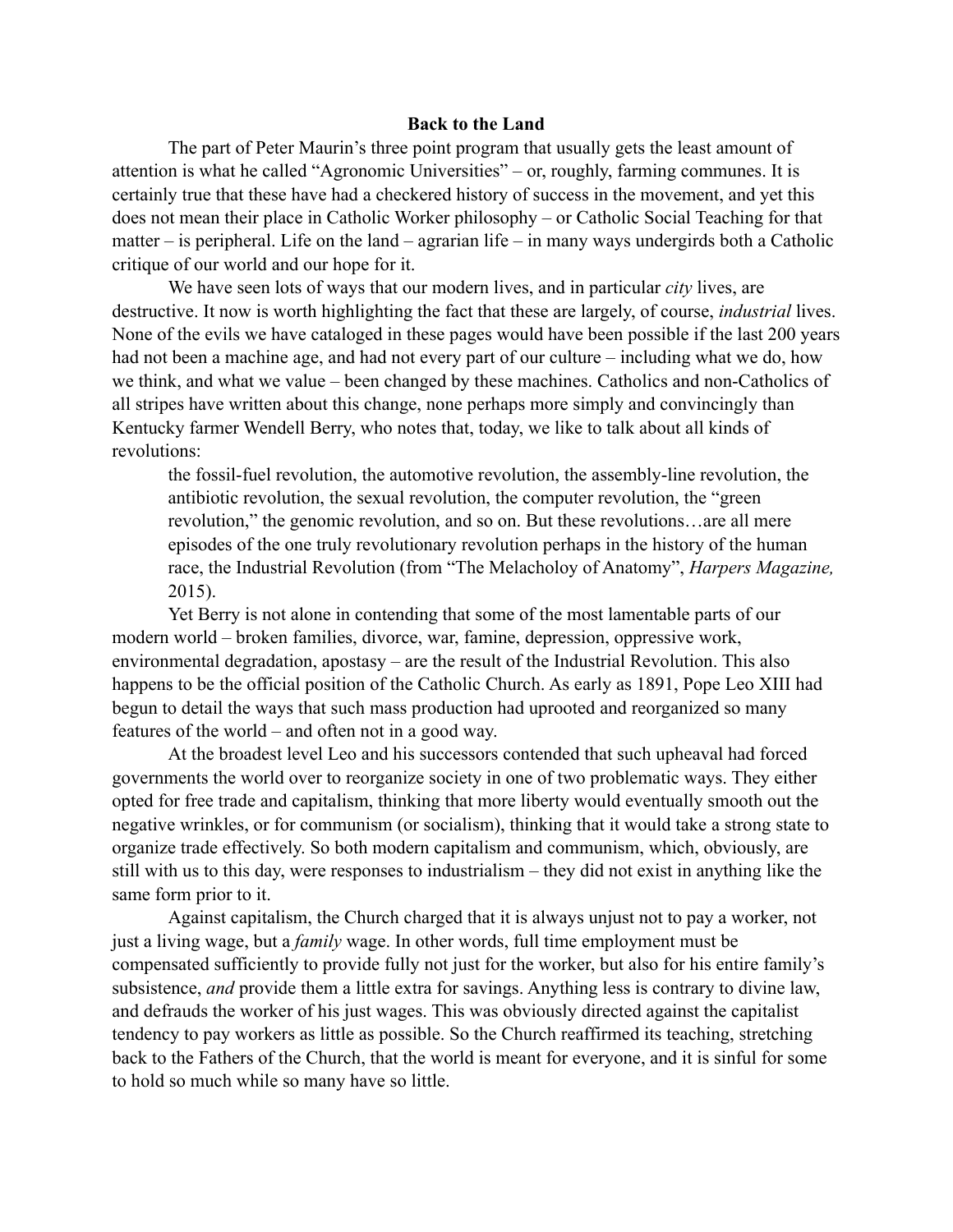Against communism, which organizes society entirely around its material outputs, and denies the holding of private property, since everything is held by the state, the Pope held that private property, though it can be abused and unequally distributed, is itself a natural right of every person. Because we are made in the image of God, we all ought to be able to freely choose to "press" that image into some creative work, which then becomes "ours" because it has our stamp on it. Compulsory factory work (for instance) is the opposite of this free creativity. It makes the human being into a mere cog in a society that is reduced to a machine, thinking only in terms of what it can produce.

Moreover, said the Church, *both* low-wage-capitalism and communism, over time, concentrate the means of production and its wealth into the hands of an elite few: either to a few capitalist entrepreneurs or to the leaders of a communist government. They both, also, tend towards a strongly centralized state, and create a high degree dependence of each individual on that state. But these developments are contrary to the human person's nature, demonstrated before industrialism, as relatively independent and self-sustaining. When most of the population lived on small farms, they governed themselves, not with a central state, but with small, local organizations. This arrangement facilitated a more equitable distribution of wealth, not least because most people were able to rely on their own labor for their necessities, rather than competing for wages.

So, said the Popes, neither capitalism nor communism are adequate responses to industrialism. The positive vision that the Church set was neither one of these nor something halfway in between (such as you have in some democratic socialist countries in Europe today). All three of those options, while disagreeing on much, agree that life is best run by a centralized state (even capitalists need a strong state to make it work). The vision of Catholic Social Teaching was that the functions of the state would be better if they were *distributed* among smaller social bodies. Prior to industrialism, and for most of history, government in most places consisted of an almost unlimited variety of local councils, regional customs, provincial traditions, trade guilds, landlords and local rulers. These governed much more independently of any higher authority than any governor or mayor does today. The bureaucratic apparatus that connected them all to one large central government simply did not exist. You might call this view "distributivism".

And distributivism is a polity that will always have a large portion of the population living directly off the land. This is because industrial capitalism has always tended to a large state, and also to an unequal distribution of wealth. So it follows that to avoid these evils, we will have to be both local and non-industrial. If independence is enabled by people tending their own land, the sources of production, especially food, will have to be unbound from its industrial sources in the factory, the market, and the state. It will mean doing it with (at least) less machinery, and so living off the land, or (at least) much closer to it.

Small farming, then, is an alternative (maybe the only one) to the centralized industrialisms of our political left and right. (It's worth noticing that we do not have a nonindustrial option on our conventional political spectrum.) So it's important at this point to say that we should be open minded about what getting back to the land might look like. Here as elsewhere, Maurin was giving us not so much a vision he thought everyone must follow (though he thought that sooner or later we would all be *forced* to follow it), as a vision of what was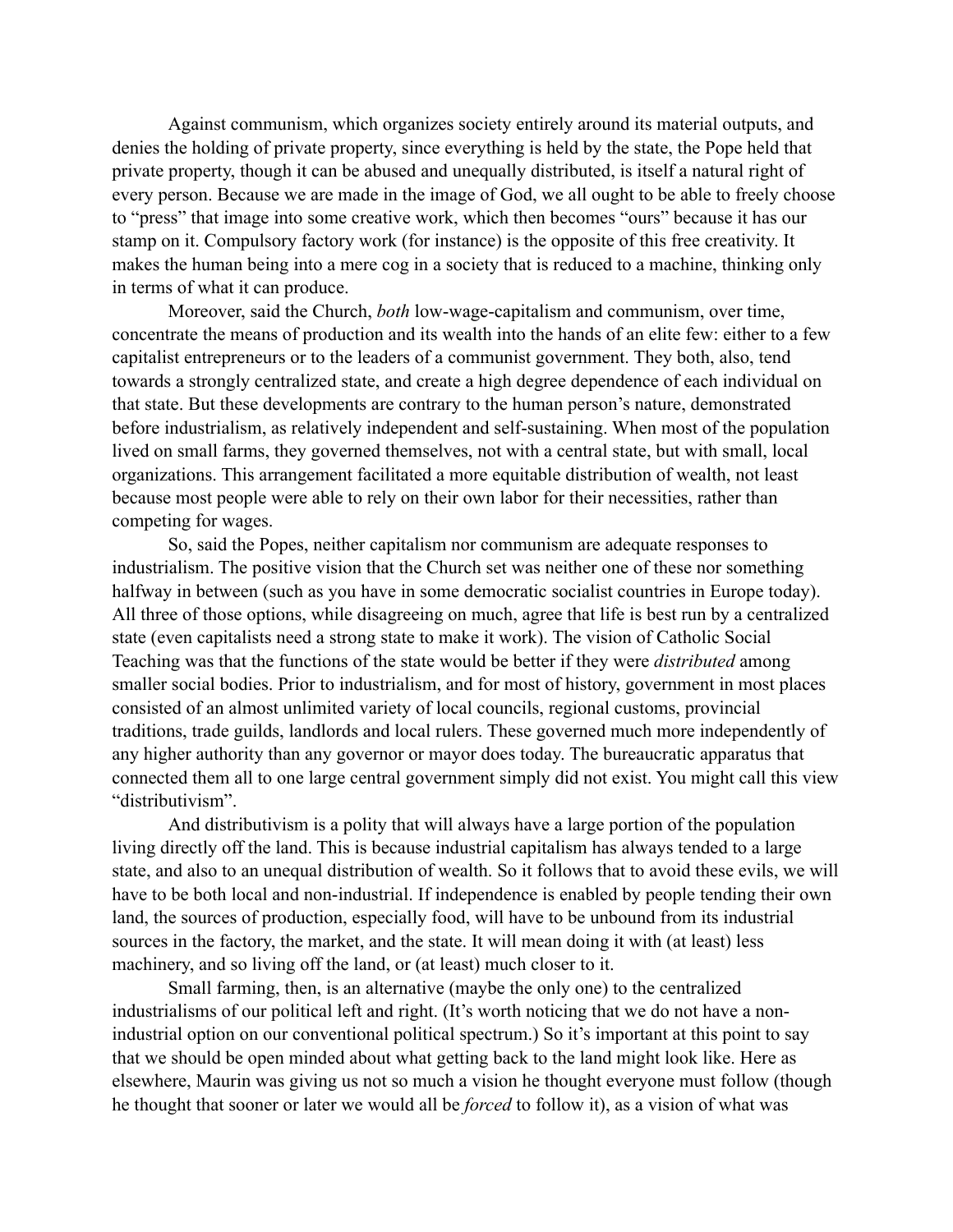possible. Nor did he think everyone had to get a plot of land and try to get off the grid. For not only does distributivism require farms, it also requires crafts, cooperatives, workers-guilds, middle-men of all kinds, sympathetic lawyers and businessmen, teachers, and of course, people to buy the products this decentralized economy produces. Furthermore, the *way* that this economy would take shape *within* (as it must) the dominant industrial capitalisms would necessarily make the project an open-ended adventure that doesn't come with detailed instructions. This means that the sky is the limit, and necessarily so, since what is by definition local will by definition vary from place to place. There can be no blueprints.

And this is good, because the exercise of creativity and independence is part of the point. Industrial life stifles both of these, and this opens up perhaps the Church's central concern in all of this – the moral dimension. That is, there is a formation of character that takes place when you live close to the land – a certain cultivation of virtue. It's important to explain what I mean, for I have in mind nothing romantic or mystical. I mean that in approaching the land – even if it's just having a backyard garden – the most practical relationships between the earth, body, and neighbors are re-forged, and that, as in our "projects" above, these connections can make us different people.

For instance, farmers have to get up in the morning and milk the cows, every day, whether they want to or not. In Minnesota, they have to change the water in the chicken coop in the winter every day, or it will freeze. They have to know their animals and their habitat well enough to know when something is wrong, and that only comes with time and attention. They have to know what part of their fields can be planted with what, and which animals should graze on it when, when it should be tilled in the spring, and how each field is best protected in the winter. All this is intimate knowledge of a place, which cannot be learned from books because it is the knowledge of a *place* that is not every place. Coming to this knowledge is necessary to be a farmer at all (and, to a lesser extent, a gardener), and it requires patience, care, attentiveness, courage, trust, resignation, persistence, wisdom, intelligence, and a sense of humor. It requires that one, in a certain way, *fit* your body, and therefore your mind, to the requirements of the land. In other words, being a small farmer (which I am not) requires that one be a certain kind of moral person. If you lacked these virtues, you might starve. Being *embedded* in the earth changes us.

And so what Catholic Social Teaching is pointing out is that there is a sort of natural fit between the human body and the earth. We come from the earth, and we will return to it. Gardening, moreover, says the first chapter of the Bible, is what we were all originally made for. The work itself produces, not saints, but a solid base upon which sainthood can be built. The peasant puts himself, his life, into his earth – he puts his stamp on it, and his earth puts its stamp on him; he draws his life from it – he eats, drinks, enjoys, creates. He even raises up a family out of it, which is bound to that same spot of earth in the same ways. Farmers are motivated by necessity to take scrupulous care for their plot of earth, and to pass on traditions to their neighbors and children relaying the kinds of people and practices it takes to live, and live well. Moral, physical, environmental and social life are all bound up together through the soil.

Notice that industrial farming does away with these connections. Its attempt to remove the limits and dependency that comes from drawing life from the soil also, ironically, eliminates the independence and creativity that go with it. For the two are inseparable facts of creation. Remove the limits that bind humans to the earth and you remove the moral foundation that is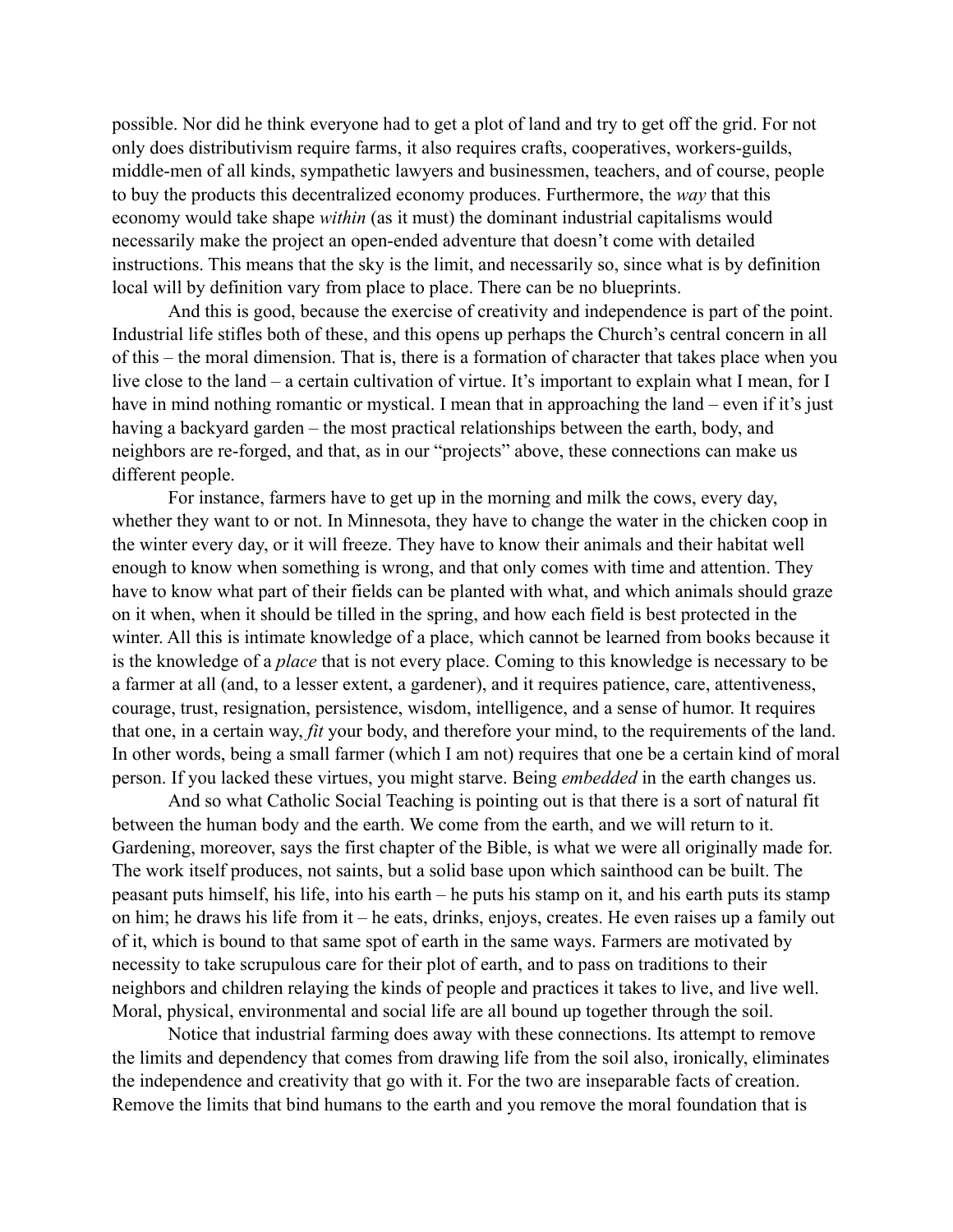meant to be the normal inheritance – by the toil of each individual – of most of mankind. And this is to remove, at the same time, of course, the local traditions and communities that make such a life possible. Without them, the retreat of the Church from heart and society was inevitable. Secularization, as the Popes said, was *industrial* in origin.

A hundred concessions could be added at this point. Yes, lots of farmers have been terrible people. Of course, there are other ways to form natural virtues. Many saints have been city folk. Rural communities are sometimes train wrecks too. Yet it remains the case that life without a close connection to the land has been much more predictably ugly than with it. Doing away with farming as a normal way of life is not just a technical change which makes things easier for us. It is a change that has all but eliminated a culture that has literally existed from the beginning of human time. This is why it is the only revolution that matters. It is also why Berry calls the ecological crisis brought on by industrial methods, a crisis of character.

These moral concerns were grave. Yet for Peter and many concerned citizens during the Great Depression, there were even more urgent, if ultimately less important, reasons for a return to the land: people have to eat. And it was looking in 1933 for all the world that industrial capitalism was failing exactly at this point. Recently, activist groups have made it evident that, though we have gotten better at disguising the problem, the situation is not much different today. For 200 years this economic arrangement (for whatever reasons) has shown itself to produce not only vast amounts of wealth, but poverty, homelessness, hunger, stress, disease, and violence on a scale previously unknown, while continuing to assure us that it is "just about" to eliminate these small glitches.

We have come to this point over two centuries, from a time where most people (about 90-95%) were small farmers of some sort, and where employment and housing was nearly full. Only slowly did the population move, for a variety of reasons, into the cities, so that now farmers make up only about 5% of us. There may be no more significant cultural shift in history. But, Peter and others saw, if it was possible to leave the land, it is possible to go back to it. There is always work, shelter, and food available there. So, ironically, the part of the Catholic Worker vision that has appeared most idealistic and far-fetched was in fact the most simple and practical in intent. The vast hordes that wandered the streets of New York City day and night looking for food, shelter, and (usually degrading factory) work might find what they needed on the land.

It is true that this "simple solution" has proven difficult in practice. There are lots of obstacles to actually getting out on the land. The first is the catch-22 of the wage system, which means that those who need the land most are least able to afford any. The second is of course that few of us know how to farm, or even garden, anymore. Millennia of practical knowledge have been forgotten almost overnight. Yet this is why Maurin called for "agronomic *universities*" and not just farming communes. Here the scholars like me could learn to be workers from those few who still knew how to work. Here again he was just being practical. The great agrarian tradition will simply *have* to be reignited, either before or after society destroys itself.

But, in another way, currents in the broader society have vindicated Peter's call to the land. There *are* Catholic Worker farms and some of them are very good. But since Peter's time we have seen the emergence of farmers' markets, grocery co-ops, urban gardening, community supported agriculture (CSA's), local craft industries, and countless other attempts at alternative economies. These movements are at least large enough to prompt conventional industrial markets